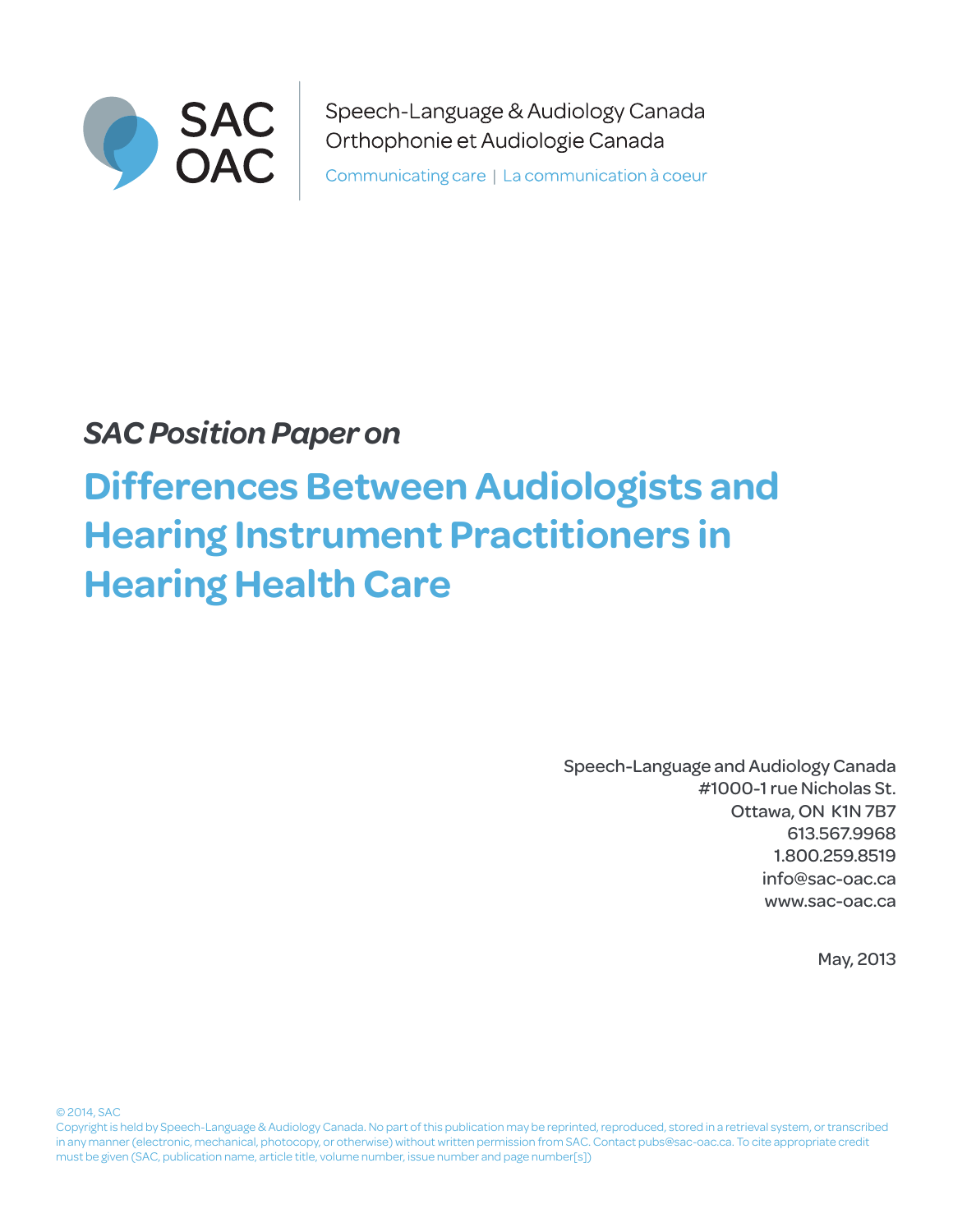*Speech-Language and Audiology Canada (SAC) is the business name under which the Canadian Association of Speech-Language Pathologists and Audiologists (CASLPA) operates in Canada. Please note that this document was produced when SAC was operating as CASLPA both legally and in a business capacity.*

#### © 2014, SAC

Copyright is held by Speech-Language & Audiology Canada. No part of this publication may be reprinted, reproduced, stored in a retrieval system, or transcribed in any manner (electronic, mechanical, photocopy, or otherwise) without written permission from SAC. Contact pubs@sac-oac.ca. To cite appropriate credit must be given (SAC, publication name, article title, volume number, issue number and page number[s])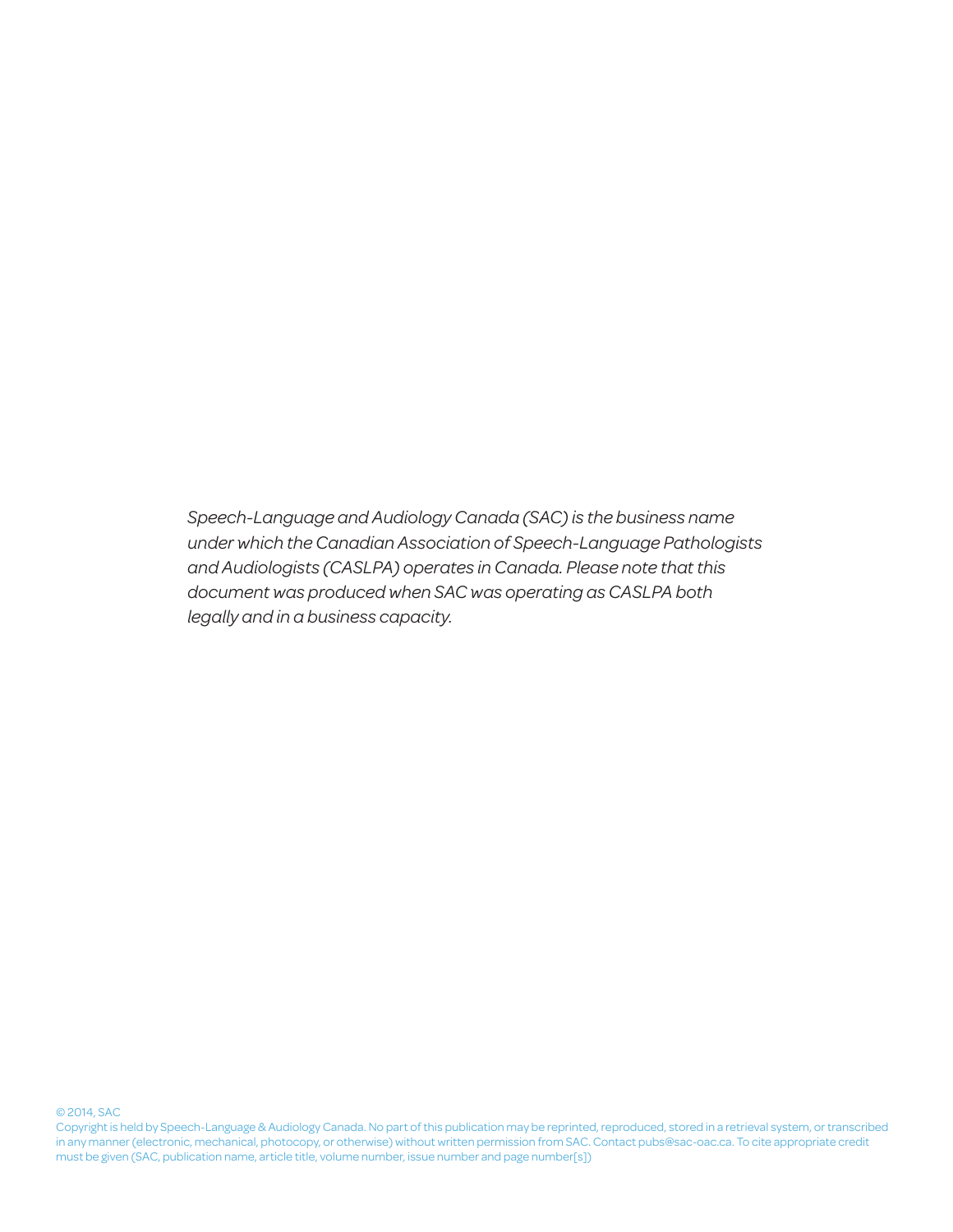## Committee Members

- 1. Jean Duncan, M.Sc., R.Aud, Aud(C)
- 2. Philippe Fournier, MSc.S., Audiologiste
- 3. Tania Gora, M.Sc., R.Aud, Aud(C)
- 4. Kathy Petlicka, MCISc., Aud(C)
- 5. Sharen B. Ritterman, Au.D., CCC/A Chair
- 6. Donna Stewart, M.A., Aud(C), RAUD/RHIP
- 7. Chantal Kealey, Au.D., Aud(C), *CASLPA professional staff support*

A position paper represents the direction CASLPA has taken on a particular topic or provides guidelines for particular areas of practice. These positions are time-bound, representing the thinking at a particular point in time.

#### © 2014, SAC

Copyright is held by Speech-Language & Audiology Canada. No part of this publication may be reprinted, reproduced, stored in a retrieval system, or transcribed in any manner (electronic, mechanical, photocopy, or otherwise) without written permission from SAC. Contact pubs@sac-oac.ca. To cite appropriate credit must be given (SAC, publication name, article title, volume number, issue number and page number[s])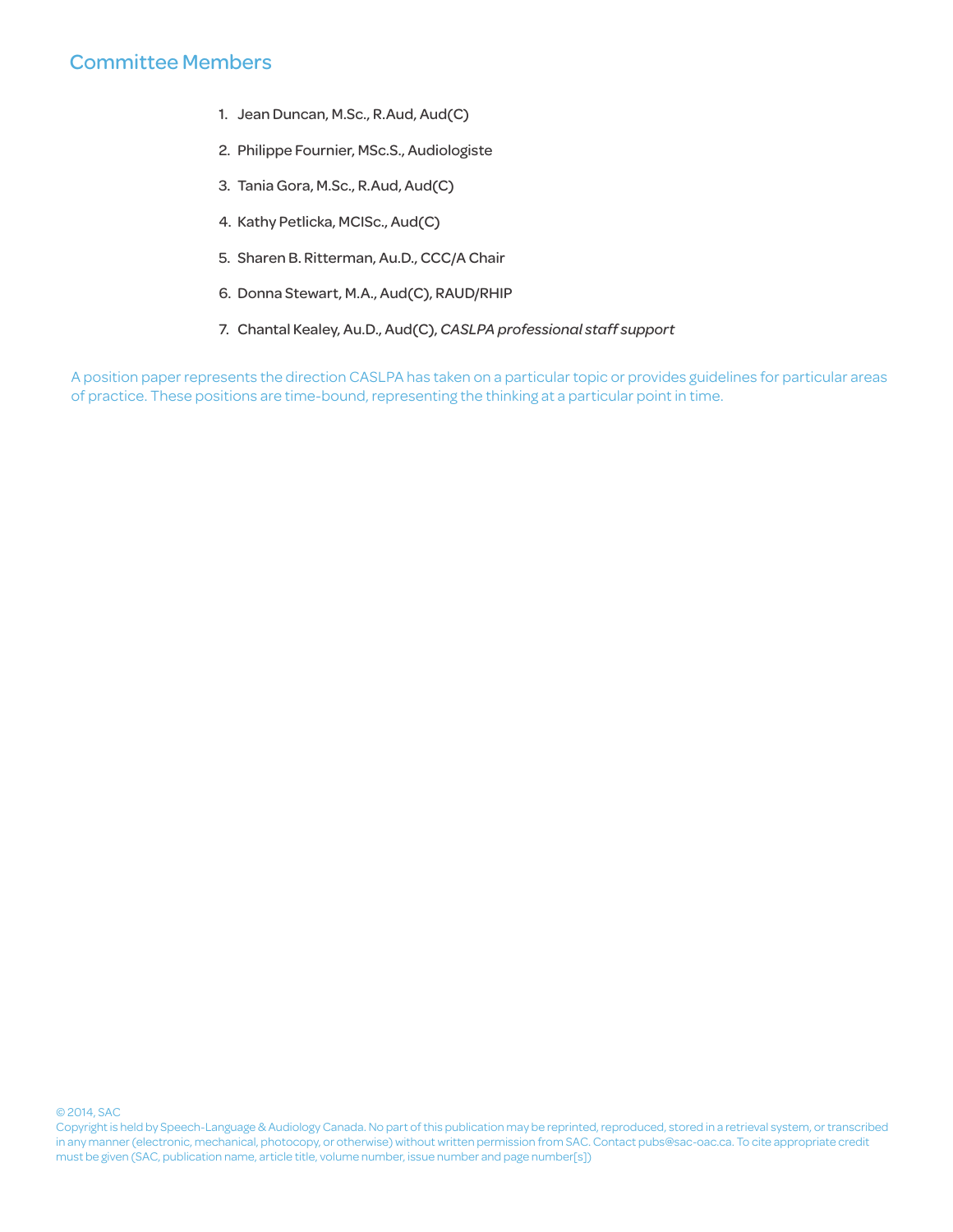#### Position

It is the position of the Canadian Association of Speech-Language Pathologists and Audiologists (CASLPA) that audiologists are experts and leaders in hearing health and auditory disorders. CASLPA acknowledges that there are predominantly two health- care professions that provide services to conduct hearing tests for the purposes of selecting, fitting and dispensing hearing aids and other assistive listening devices. These two groups, audiologists and hearing instrument practitioners who are not also audiologists (also known as hearing instrument specialists, hearing aid dispensers, hearing aid practitioners and hearing aid dealers), have different scopes of practice, which are defined by their education and training and by regulatory distinctions. CASLPA believes that the two professions must provide hearing health care within their scopes of practice for the populations they serve and that the public must be made aware of the significant differences between the two professions when seeking hearing health-care services.

#### Rationale

In some work environments across Canada, audiologists and hearing instrument practitioners work collaboratively in group practices. However, there has been a long history of confusion and controversy regarding the titles and scopes of practice of audiologists and hearing instrument practitioners. It is not surprising that some of this confusion persists given the many changes that have occurred in the training of hearing health-care professionals and the quality and amount of information available to the public on the Internet.

As a national professional association, CASLPA aims to raise awareness of and to promote the profession of audiology to assist the people of Canada in making informed choices regarding their hearing health-care needs. With this document, CASLPA aims to clarify the differences between the two professions and make recommendations that we believe are in the best interest of the people who both audiologists and hearing instrument practitioners serve.

#### **Background**

CASLPA conducted a review of both groups in all jurisdictions across Canada, focusing on levels of educational and clinical training as well as scopes of practice including regulatory distinctions. The results indicate considerable variability within the educational and clinical training for hearing instrument practitioners across Canada. For audiologists, there is minimal variability as the entryto-practice requirement is a minimum of a master's degree or equivalent. There is minimal variation in the scope of practice within each of the two professions across Canada; however, there are significant differences in the scopes of practice between audiologists and hearing instrument practitioners in all provinces/territories. The regulatory environment also varies between provinces/ territories for both professions. It should be noted, however, that regulatory changes are underway in parts of Canada for both professions.

#### **Education**

The academic and clinical training of audiologists and hearing instrument practitioners differs significantly. For audiologists, the minimum educational requirement in Canada is a master's degree or equivalent; which typically consists of 2-3 years of education after achieving a baccalaureate degree. Depending on the type of bachelor's degree earned, an applicant to a master's program in audiology may be required to do additional university coursework prior to admission. In addition to coursework, master's students in Canadian audiology programs must also complete a minimum of 350 hours of supervised clinical practicum. This typical 5-7 years of baccalaureate and graduate degree university education prepares audiologists to exercise their profession using a high-level of independent clinical judgment and critical thinking based on evidence-informed practice when assessing and managing patients with audiological disorders.

#### © 2014, SAC

Copyright is held by Speech-Language & Audiology Canada. No part of this publication may be reprinted, reproduced, stored in a retrieval system, or transcribed in any manner (electronic, mechanical, photocopy, or otherwise) without written permission from SAC. Contact pubs@sac-oac.ca. To cite appropriate credit must be given (SAC, publication name, article title, volume number, issue number and page number[s])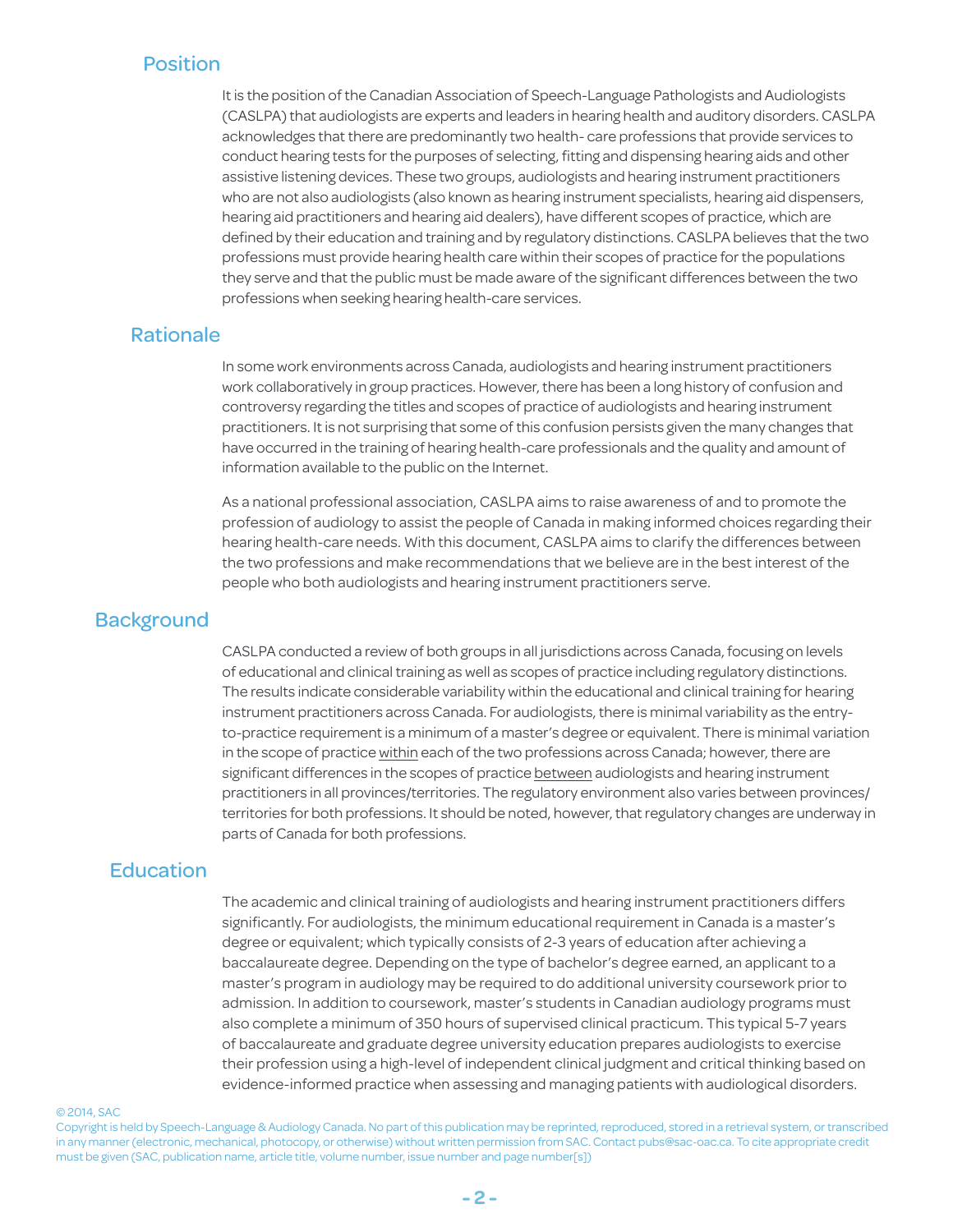For hearing instrument practitioners, there is no standardized minimum educational requirement to practice across Canada and the credentials for hearing instrument practitioners vary significantly between provinces/territories. There is also no agreed-upon standard across Canada in the areas of regulation/registration; requirements for post-secondary education related to hearing health and hearing-aid dispensing; on-the-job training or demonstration of competence prior to licensing. Depending on the province/territory, an individual considering a career as a hearing instrument practitioner may or may not be required to pursue formal education and may complete a self-study program (which can be achieved in a few months) or a college or university diploma or certificate program. Some programs require a high school diploma for admission, while others evaluate applicants on a case-by-case basis. The college or university diploma or certificate programs are typically 2-3 years in length and focus on hearing testing and hearing-aid technology.

#### Scopes of Practice

Both audiologists and hearing instrument practitioners conduct hearing tests for the purposes of dispensing hearing aids and other assistive listening devices. Despite sharing this similarity, the hearing instrument practitioner's scope of practice is narrower than the audiologist's. Hearing instrument practitioners test peripheral hearing for the purpose of selecting, fitting and dispensing hearing aids and other assistive listening devices. Hearing instrument practitioners are typically not permitted to provide services to children (age-range defined differently in various provinces/territories) as their scope is generally limited to adults and is reflected as such in regulation, where it exists.

Audiologists are uniquely qualified to assess, identify, diagnose (restricted in some provinces) and manage individuals with peripheral or central hearing loss, hyperacusis, tinnitus and balance disorders; and to select, prescribe, fit and dispense hearing aids and other assistive listening devices. Audiologists also receive extensive training in counseling and (re)habilitation, which extends their practice beyond the selection and fitting of amplification. Audiologists are trained to perform these services for all ages – from newborns to adults.

#### Recommendations and/or Guidelines

CASLPA recommends the following to relevant stakeholders:

- Promotion to the public about the differences between audiologists and hearing instrument practitioners, presenting information in a fair and clear manner.
- Standardization of minimum educational and clinical training requirements for hearing instrument practitioners across Canada.
- In provinces/territories where it has not yet been enacted, continued support from CASLPA for regulation of the profession of audiology in Canada.

#### **Conclusion**

In summary, there are significant differences in the scopes of practice and educational training levels between audiologists and hearing instrument practitioners. Audiologists bring a broad range of clinical skills and services to a patient's hearing health care and hearing instrument practitioners have a narrower scope of practice. Though differences exist, there are work environments where audiologists and hearing instrument practitioners work collaboratively, both contributing positively to the hearing health care of patients. The public, including stakeholders such as other health-care professionals and policy makers, must be well informed when making decisions about hearing health care. CASLPA promotes and supports audiologists as experts and leaders in hearing health and auditory disorders.

© 2014, SAC

Copyright is held by Speech-Language & Audiology Canada. No part of this publication may be reprinted, reproduced, stored in a retrieval system, or transcribed in any manner (electronic, mechanical, photocopy, or otherwise) without written permission from SAC. Contact pubs@sac-oac.ca. To cite appropriate credit must be given (SAC, publication name, article title, volume number, issue number and page number[s])